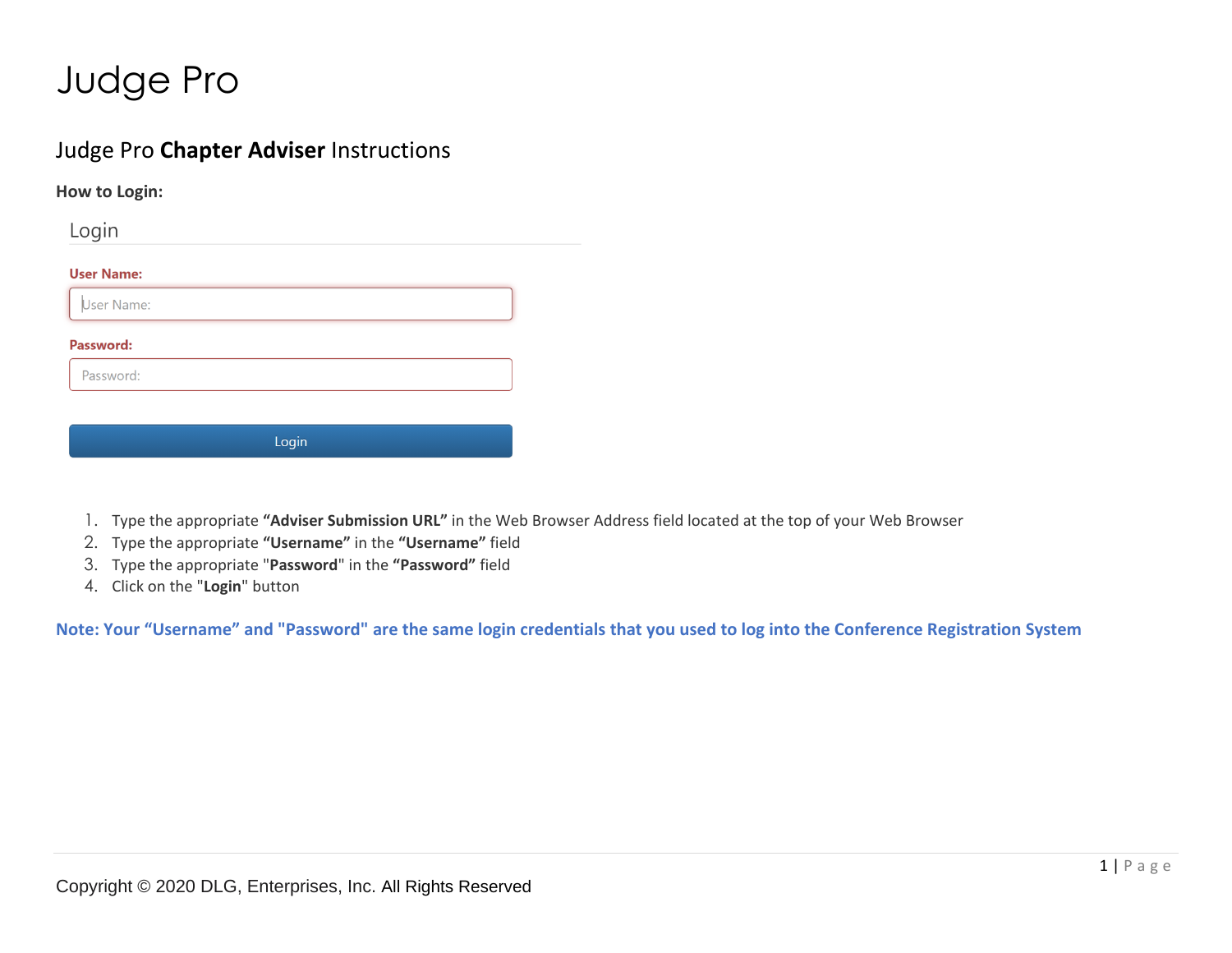### Judge Pro **Chapter Adviser** Instructions Continued

**How to Upload and/or Add URLs to Student Projects:**



Welcome

1. Click on the "**Projects**" button located in the **Main Menu** at the top of the screen

| Project List             |              |     |                          |            |            |                |                                        |    |
|--------------------------|--------------|-----|--------------------------|------------|------------|----------------|----------------------------------------|----|
| Refresh Data             |              |     |                          |            |            |                | Search:                                |    |
| Event                    | ΙL<br>Team # | Jî. | <b>Students</b>          | $\ $ Title | I Projects | $\downarrow$ î |                                        | Jî |
| A Generic Event 1 (CIR1) |              |     | Ben Brown (1001001)      |            |            |                | <b><i>O</i></b> Upload Files           |    |
| A Generic Event 1 (CIR1) |              |     | Jack Green (1001002)     |            |            |                |                                        |    |
|                          |              |     |                          |            |            |                | <b>1</b> Upload Files                  |    |
| A Generic Event 1 (CIR1) |              |     | Sally Smith (1001003)    |            |            |                | <b><i>O</i></b> Upload Files           |    |
| A Generic Event 1 (CIR1) |              |     | Bob Washington (1001004) |            |            |                | <b>1</b> Upload Files                  |    |
| A Generic Event 2 (CIR2) |              |     | Ben Brown (1001001)      |            |            |                | Scenario viewing/file upload is closed |    |
| A Generic Event 2 (CIR2) |              |     | Jack Green (1001002)     |            |            |                | Scenario viewing/file upload is closed |    |

2. Click on the **"Upload Files"** button located on the right-hand side of the Student Project Name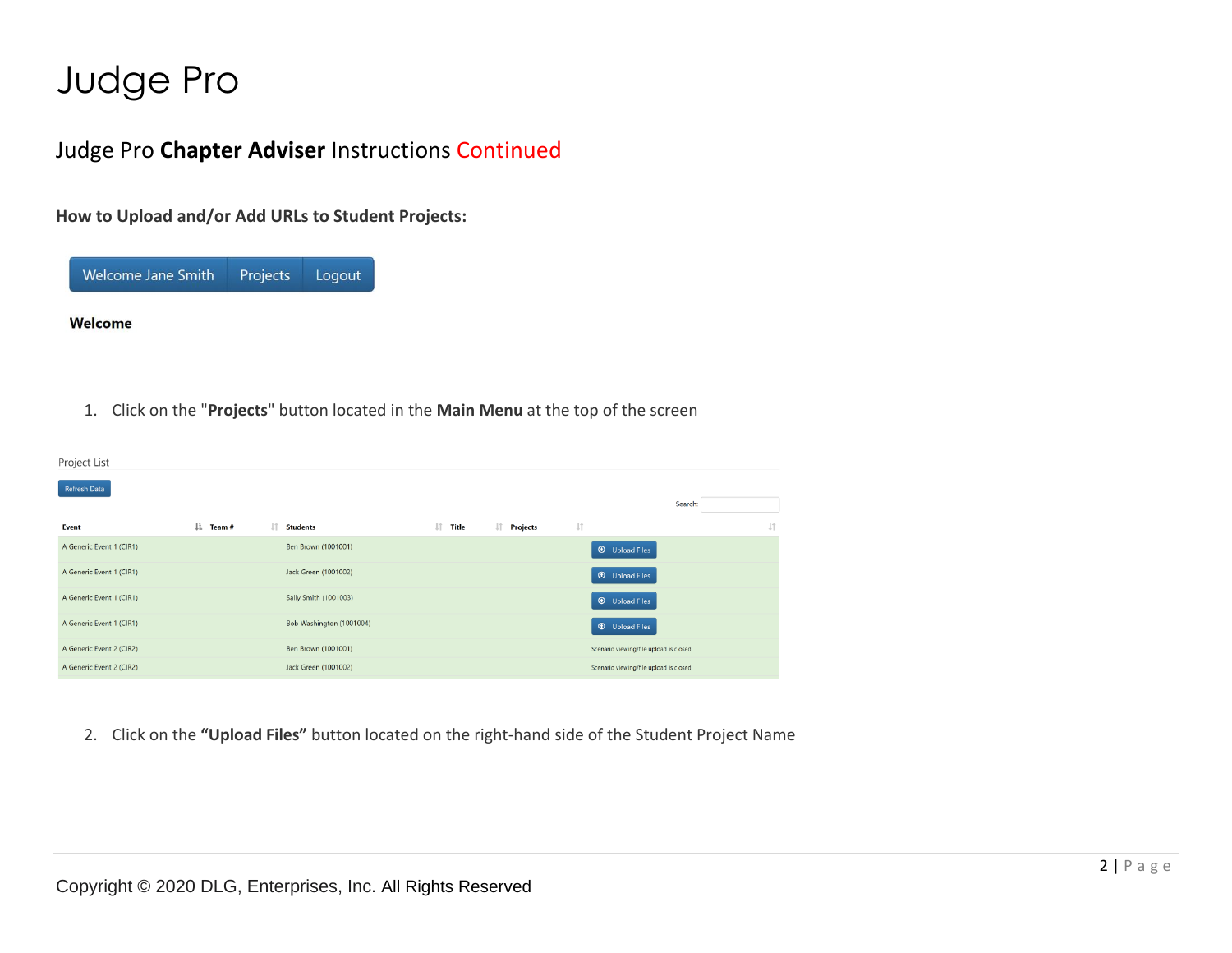**March 1999**, The Company of the Company of the Company of the Company of the Company of the Company of the Company of the Company of the Company of the Company of the Company of the Company of the Company of the Company o

### Judge Pro **Chapter Adviser** Instructions Continued

PROJECT FILE(S)/URL(S) FOR HS ARCHITECTURAL DESIGN (HS)

Jeremy  $(2052024)$ 

| You can only add a combination of 3 File(s)/UKL(s) |                   |          |
|----------------------------------------------------|-------------------|----------|
| <b>Files</b>                                       |                   |          |
| <b>File Name</b>                                   |                   |          |
| StudentProjectAttachmentSample.pdf                 | <b>1</b> Download | X Delete |
| Click Here To Upload a New File                    |                   |          |
|                                                    |                   |          |
| <b>URLs</b>                                        |                   |          |
| <b>URL</b>                                         |                   |          |
| https://tsaweb.org                                 | X Delete          |          |
| <b>Add New URL</b>                                 |                   |          |
| <b>New URL</b>                                     |                   |          |
| Add                                                |                   |          |

- 1. Click on the **"Click Here to Upload a New File"** button to upload a .PDF file and follow the on-screen instructions (if applicable)
- 2. Type the appropriate **"URL"** in the **"Add New URL"** field
- 3. Click on the "**Add**" button
- 4. Once all Files/URL's have been added, Click on the **"Back"** button to return to the main page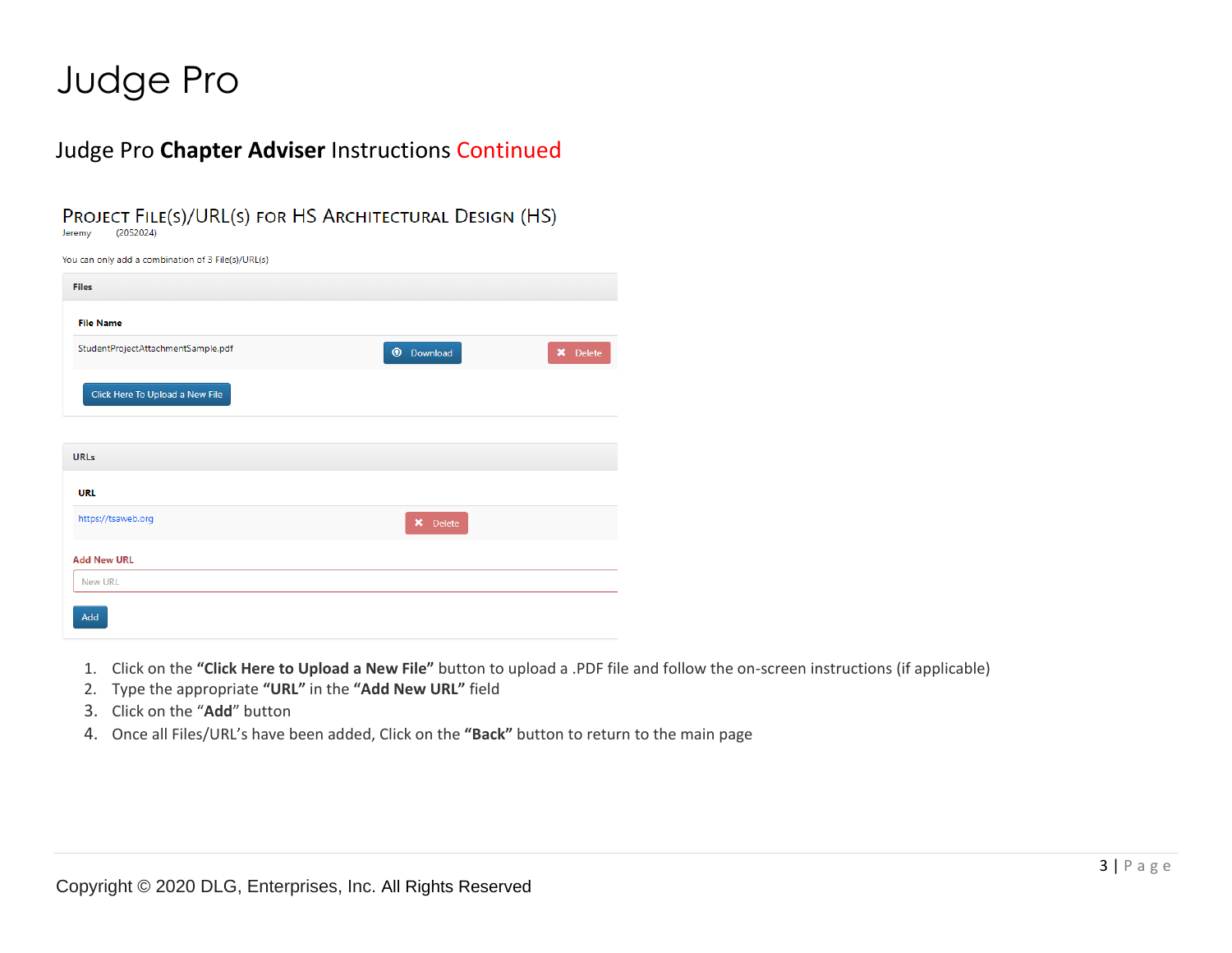### Judge Pro **Chapter Adviser** Instructions Continued

**How to View Student Projects:**



1. Click on the **"Project Link"** located under the **Projects** column to View the Files and/or URL's

#### **How to Sign Student Projects:**

**NOTE: The Sign Projects button will only be available if the System Admin turned this requirement on for Chapter Advisers to sign off on projects. If this option is not turned on, then you will not see the Sign Projects button**

#### Project List

| <b>SIGN PROJECTS</b><br>This is a Statement Of Assurance from the Chapter Adviser. | <b>Refresh Data</b> | <b>Sign Projects</b> |  |
|------------------------------------------------------------------------------------|---------------------|----------------------|--|
|                                                                                    |                     |                      |  |
|                                                                                    |                     |                      |  |

- 2. Click on the **"Sign Projects"** button to sign the Statement of Assurance
- 3. Click on the **"I Agree"** check box
- 4. Click on the **"Confirm"** button

**Note: All projects that have a file and/or video URL will be signed and submitted for scoring**